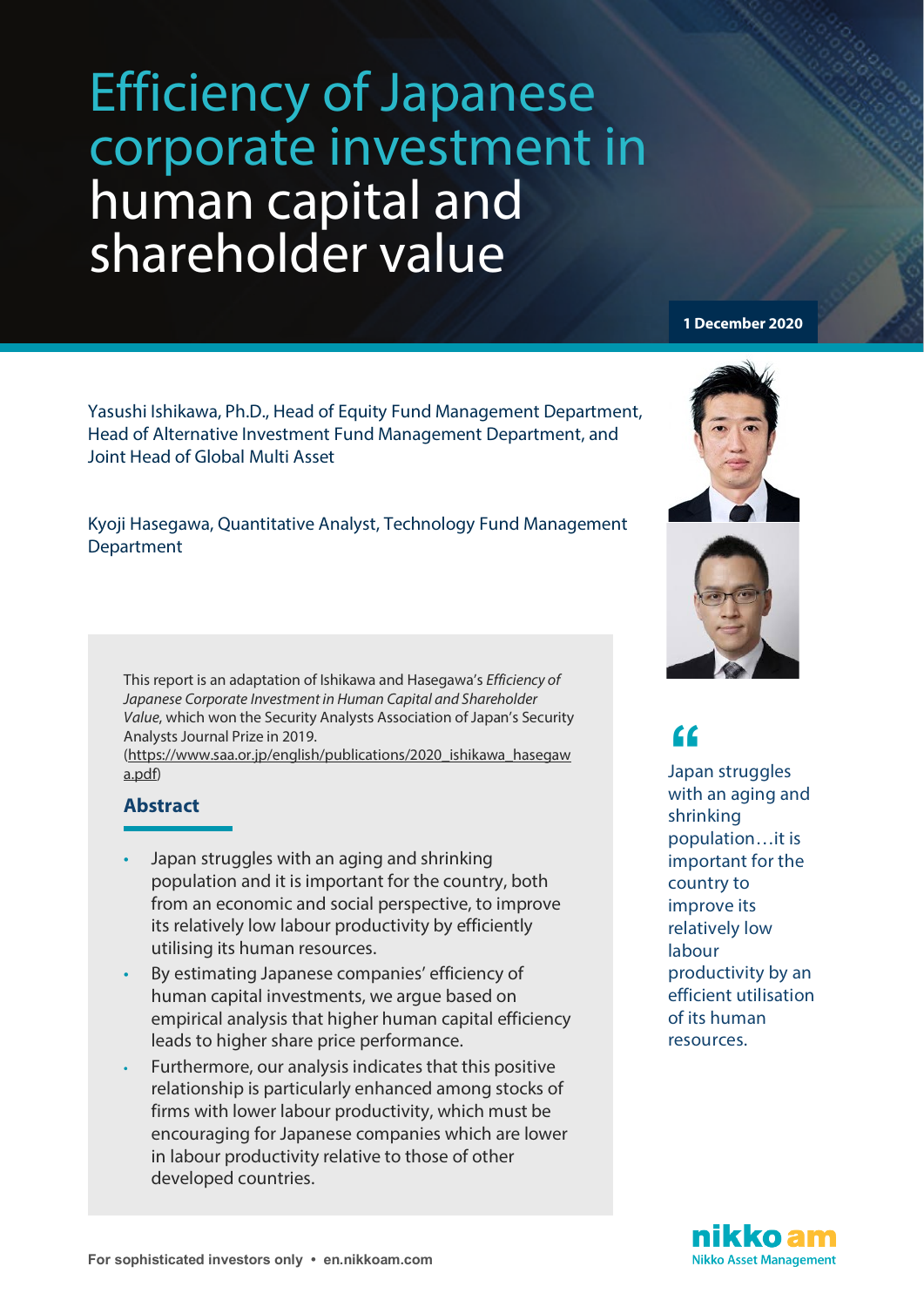

# Japanese companies and investment efficiency in human capital

In Japan, where the workforce is expected to decline as its population grows older and decreases, effectively utilizing limited human resources is an important theme for both individual companies and society as a whole.

Japan's labour productivity (defined as GDP/number of workers) ranks 21st among the 35 OECD member countries and bottom among the seven major developed countries (G7). This inefficiency has been attributed to persistent deflation and long but inefficient working hours which a significant portion of its workforce has been subject to.

It is essential for Japanese companies to create additional value that exceeds increases in labour costs–in other words, to improve labour productivity through efficient investment in human capital–in order to encourage companies to hire more workers and increase wages.

If this trend leads to an increase in consumption, it also raises the likelihood the economy making a break from deflation. We defined human capital investment efficiency as the sensitivity of changes in labour productivity to the change rate in the number of employees and investigated the relationship between human capital investment efficiency and shareholder value. Our research can be positioned broadly as an empirical study of the effectiveness of investments focused on the "S" component of ESG; that is, how corporate efforts to address the social issue of employment affects shareholder value.

Research on the relationship between general investments, such as capital investment, and stock returns has progressed significantly in recent years. These studies observed that companies whose investment is increasing, or is at a high level, have subsequently underperformed the market. It has been argued that this is because investors tend to underestimate the possibility of overinvestment by companies that are aggressively investing and expect such companies to grow faster, which can lead to the overvaluation of equity prices and subsequently cause them to underperform.

As for studies regarding the efficiency of investments, Cohen et al. [2013] defined the sensitivity of subsequent sales growth to research and development (R&D) expenditures as investment efficiency which they called "Ability", and observed that the efficiency of R&D investment has a positive relationship with subsequent stock returns in the US, Japan, the UK and Germany. Based on these results, they discussed the possibility that information on investment efficiency may be anomaly information that has not been fully priced into the market.

Ishikawa et al. [2017] applied a similar approach to capital investment, R&D and human capital investment to examine the relationship between investment efficiency and shareholder value (stock returns and ROE) at Japanese companies. They observed that high human capital investment efficiency has a positive effect on subsequent shareholder value, especially in labour-intensive companies with low sales per employee (i.e., low labour productivity).

Based on our earlier work (Ishikawa and Hasegawa, 2018), which examined the potential of ESG investment from the perspective of Creating Shared Value (CSV), we further advanced the study of the relationship between investment efficiency in human capital and shareholder value with a focus on improvements in labour productivity in this paper.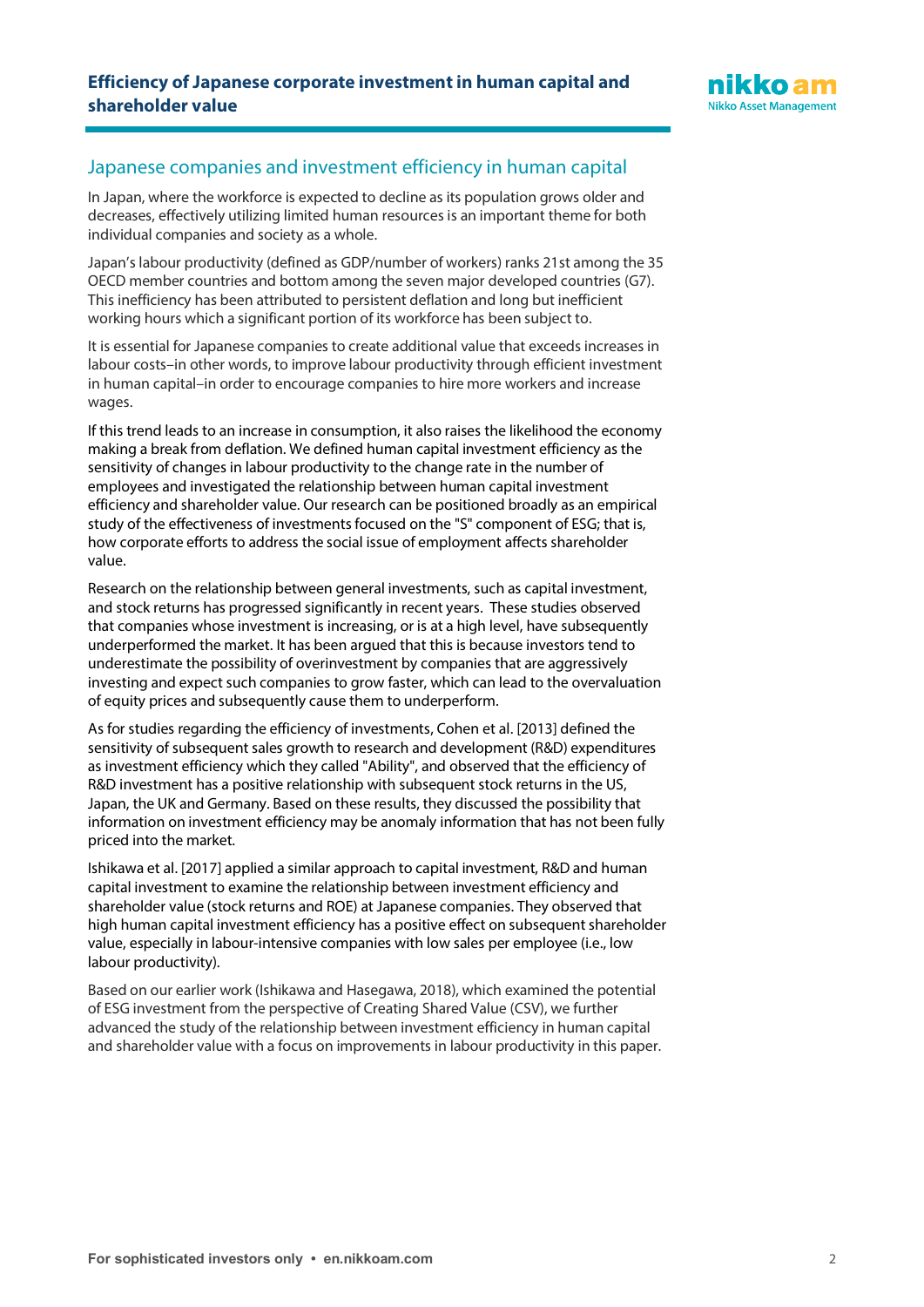# Human capital investment efficiency and stock returns

#### **Efficiency of Japanese corporate investment in human capital**

Companies with efficient human capital investment are those that, by increasing the number of employees, create additional value that exceeds the additional labour costs and therefore improve their labour productivity.

Labour productivity for individual companies is defined as value-added (= operating income + depreciation and amortization + labour costs) divided by labour costs. The idea is to calculate the value that is added purely by the company by rebating the cost of sales activities, and then evaluate how many times the amount of labour costs the value-added is equivalent to.

Our analysis of the time-series average of the median labour productivity for the TOPIX 500 constituents from March 2002 to February 2018 showed that the industries with the highest human capital investment efficiency was information and communication, material, and healthcare & pharmaceuticals. Conversely, the industry with the lowest human capital investment efficiency is steel & machinery, followed by automobile and electric appliances & precision instruments. Information and communication, which represents the "new economy", appears to show high investment efficiency, while heavy industries, such as steel & machinery and automobile, which represent the "old economy", appear to show low investment efficiency.

Exhibit 1 shows scatter plots between human capital investment efficiency and the change rate in the number of employees by industry, which is based on the time-series average for the median within each industry (we used 10 industry categories based on the Tokyo Stock Exchange's 33 industries).



nikko an **Nikko Asset Management** 

# **Exhibit 1. Human capital investment efficiency and change in number of employees in major Japanese firms by industry**



Note: The analysis period is from April 2002 to March 2018, and the universe is the TOPIX 500 constituents. The time series average of the median price within each industry calculated on a monthly basis is shown.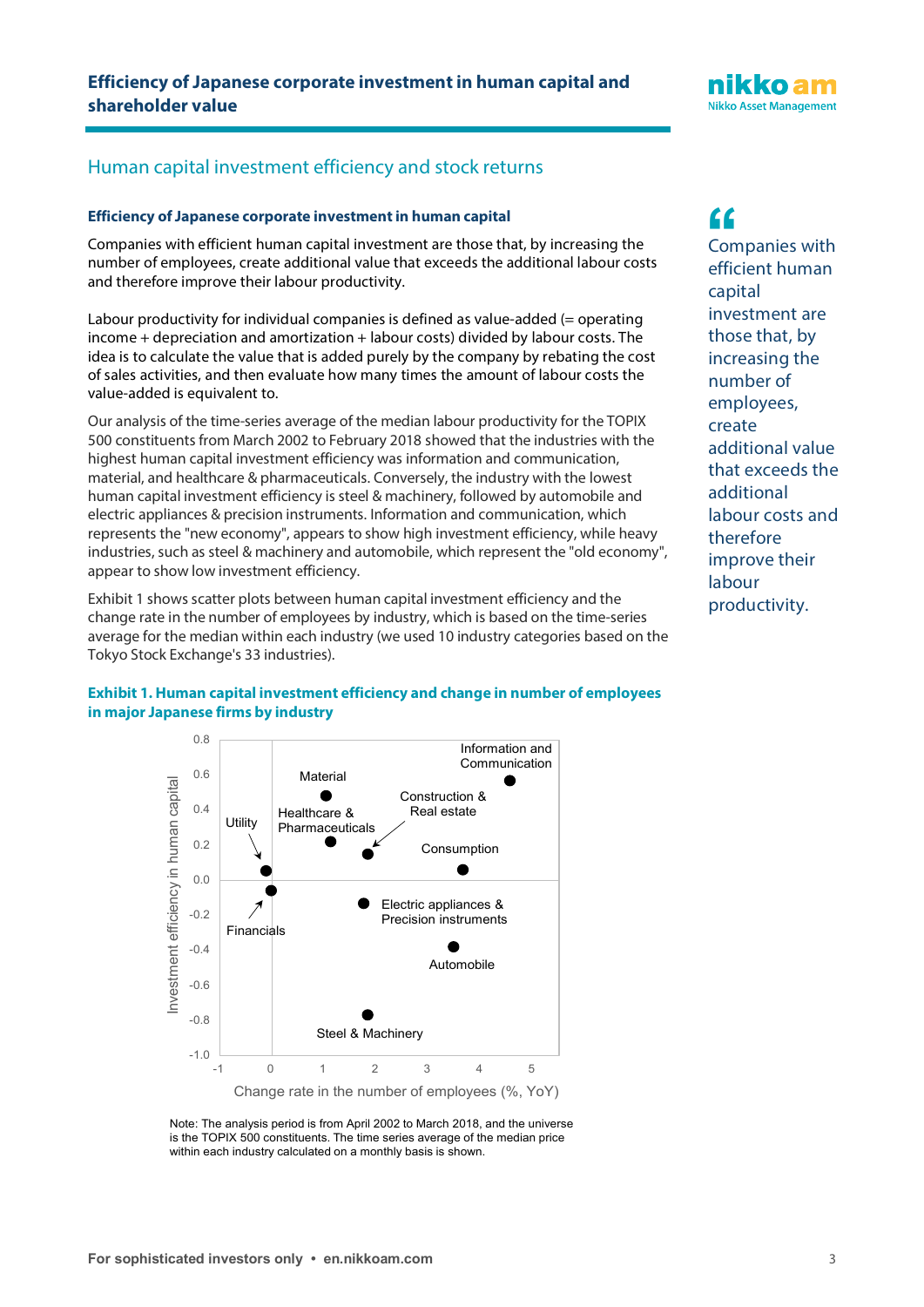

#### **Investment efficiency and stock returns**

Next, we examined the relationship between human capital investment efficiency and stock returns through a grouping analysis of TOPIX 500 constituents from April 2002 to March 2018. At the end of each month, companies were divided into five quintiles based on their human capital investment efficiency levels standardized within each industry, and five equally-weighted baskets were constructed. The quintile with the highest human capital investment efficiency significantly outperformed, while the quintile with the lowest human capital investment efficiency significantly underperformed.

#### **Exhibit 2. Grouping analysis by investment efficiency in human capital**

Cumulative excess returns of quintiles by investment efficiency in human capital ( industry neutral )



Note: The analysis period is April 2002 to March 2018, and the universe is the TOPIX 500 constituents. Top chart shows cumulative excess returns of equal-weighted quintiles based on investment efficiency in human capital, relative to the equal-weighted universe (TOPIX 500). The quintiles are rebalanced monthly. The bottom table shows the performance summary where \*, \*\* and \*\*\* indicate the significance at 10%, 5% and 1% in the t-value of excess returns.

Information ratio -0.90 -0.02 0.18 0.25 0.53 0.99

# Stock selection, labour productivity level and human capital investment efficiency: Their impact on shareholder value

#### **Labour productivity and stock returns**

 $($  t-value of excess return  $)$ 

Next, we examined how the level of labour productivity itself is related to subsequent stock returns and the impact it has on the relationship between human capital investment efficiency and shareholder value.

We based our analysis on the knowledge from prior studies, which suggest that stocks of companies with lower productivity subsequently show higher returns. We again used the TOPIX 500 as the universe, covering a period from April 2002 to March 2018. We constructed five equally-weighted quantile baskets at the end of each month based on the standardized level of labour productivity within each industry. Our analysis showed that the basket with the lowest labour productivity produced significantly positive excess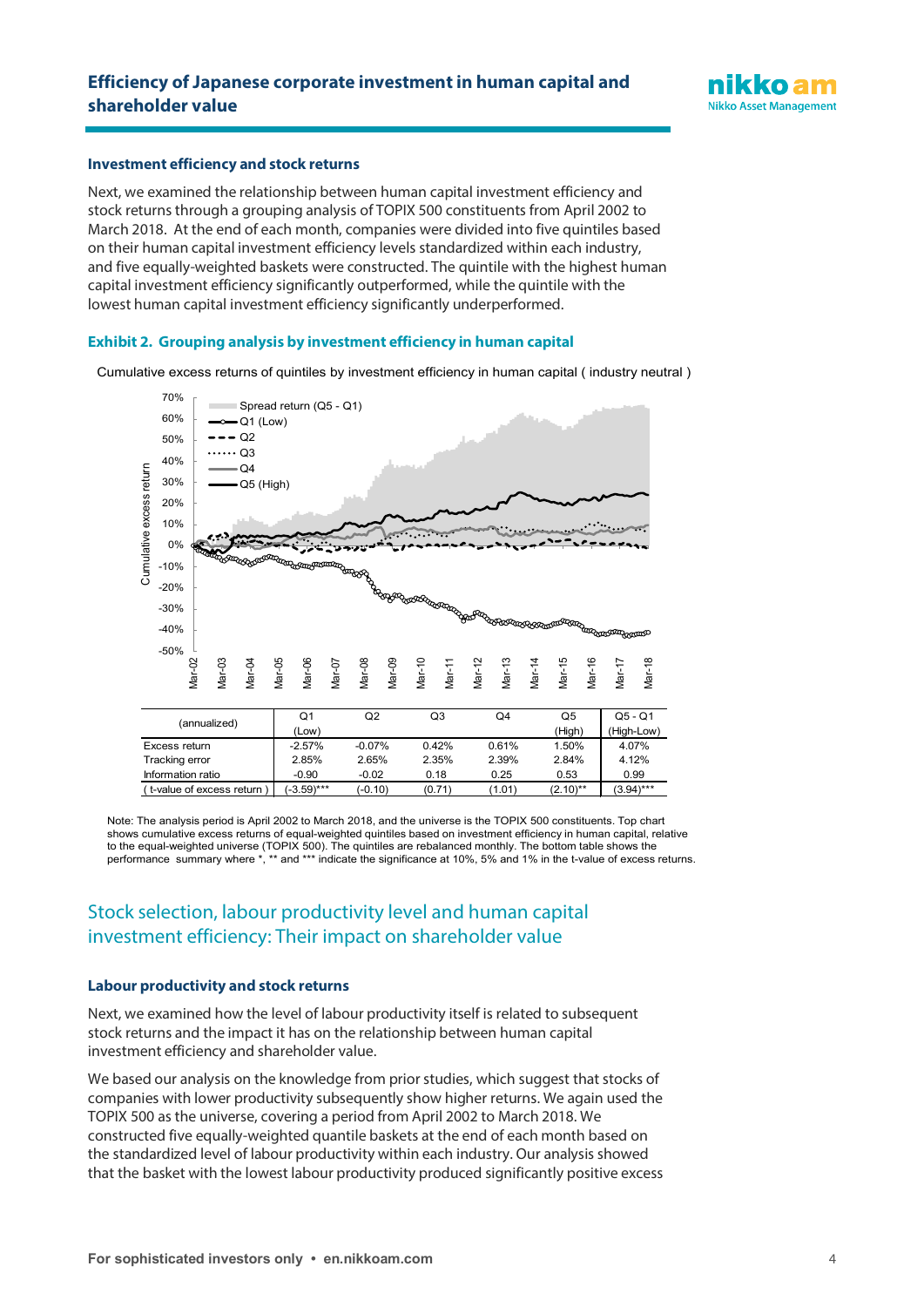stock returns, while the basket with the highest labour productivity produced significantly negative excess stock returns.

On the other hand, since lower labour productivity is equivalent to higher labour distribution, lower labour productivity can be interpreted as a reflection of companies actively returning profits to employees. In this case, the tendency for companies with lower labour productivity having higher stock returns can be said that companies more proactive in returning profits to their employees tend to have higher stock returns. In the Japanese market, it has been observed that companies with strong reputations for human capital utilisation (Saito and Ito [2017]) and higher job satisfaction among employees (Yamada et al. [2017]) tend to have higher stock returns, which is consistent with the observation here if higher labour distribution is associated with a stronger reputation for human capital utilisation and higher employee job satisfaction.

#### **Exhibit 3. Grouping analysis by labour productivity**



Cumulative excess returns of quintiles by labor productivity ( industry neutral )

Note: The analysis period is April 2002 to March 2018, and the universe is the TOPIX 500 constituents. Top chart shows cumulative excess returns of equal-weighted quintiles based on labor productivity, relative to the equalweighted universe (TOPIX 500). The quintiles are rebalanced monthly. The bottom table shows the performance summary where \*, \*\* and \*\*\* indicate the significance at 10%, 5% and 1% in the t-value of excess returns.

 $($  t-value of excess return  $)(3.15)$ \*\*\*  $(0.58)$   $(-0.09)$   $(-0.74)$   $(-2.55)$ \*\*  $(3.53)$ \*\*\*

### **The impact of labour productivity and investment efficiency in human capital on shareholder value**

Further analysis revealed that companies with lower levels of labour productivity tended to have higher subsequent stock returns. In particular, we found that companies with low labour productivity and high human capital investment efficiency generate significant positive excess returns accompanied by improvements in ROE, and conversely, companies with high labour productivity and low human capital investment efficiency generate significant negative excess returns accompanied by deterioration in ROE.

Our grouping analysis period was from September 2002 to August 2018; we divided the universe into three independent groups based on the levels of labour productivity and

nikko an **Nikko Asset Management** 

…since lower labour productivity is equivalent to higher labour distribution, lower labour productivity can be interpreted as a reflection of companies actively returning profits to employees. **ff**<br>
...si<br>
labo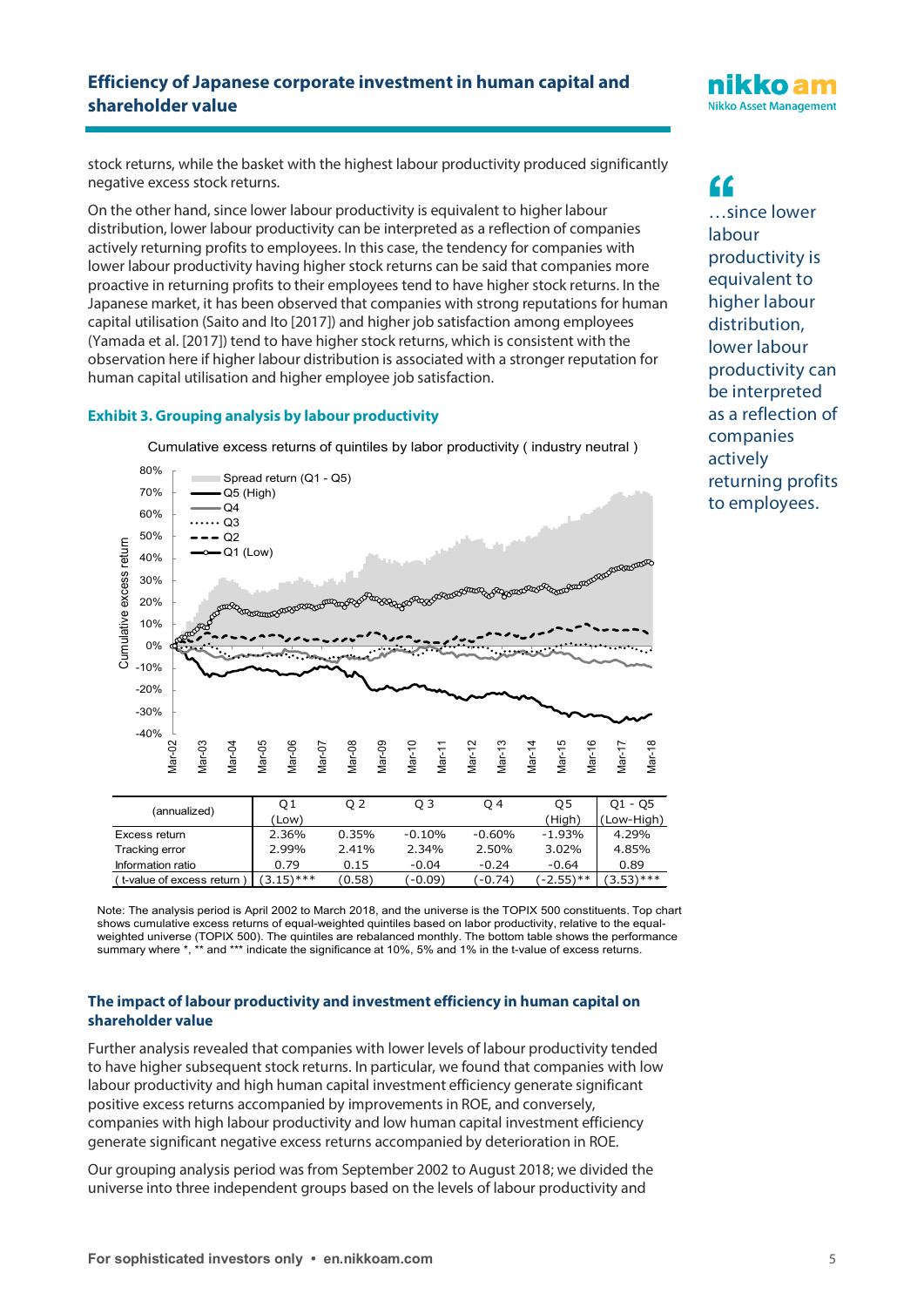

human capital investment efficiency (taking into account industry neutrality), constructed a total of nine equally-weighted baskets, and examined their features.

Exhibit 4 measures, among other things, the one-year forward change in ROE relative to the universe (top right table), along with the one-year excess return (top left table) for the nine baskets constructed by the annual rebalancing.

We found that the group with the highest labour productivity and the lowest investment efficiency in human capital significantly underperformed, while the group with the lowest labour productivity and the highest investment efficiency in human capital significantly outperformed.

#### **Exhibit 4. Grouping analysis independently sorted by labour productivity and investment efficiency in human capital**

| Annualized            |            |                                                                                  | Investment efficiency in HC |             |              | 1-year forward |              | Investment efficiency in HC |               |              |               |            |
|-----------------------|------------|----------------------------------------------------------------------------------|-----------------------------|-------------|--------------|----------------|--------------|-----------------------------|---------------|--------------|---------------|------------|
| excess returns        |            |                                                                                  |                             | 3           | $3 - 1$      |                | ROE change   |                             |               |              | 3             | $3 - 1$    |
| (vs. universe)        |            | (Low)                                                                            |                             | (High)      | (High - Low) |                |              | (vs. universe)              | (Low)         |              | (High)        | (High - Lo |
| productivity<br>Labor | 1 (Low)    | 0.61%                                                                            | 1.02%                       | $2.20\%$ ** | 1.58%        |                |              | 1 (Low)                     | 1.54% *       | $0.85\%$ **  | $1.73\%$ **   | 0.18%      |
|                       |            | (0.62)<br>(1.43)<br>(2.15)<br>(1.65)<br>$-0.74%$<br>0.27%<br>0.73%<br>1.46%<br>2 |                             |             |              | ctivity        |              |                             | (2.10)        | (2.57)       | (2.66)        | (0.19)     |
|                       |            |                                                                                  |                             | 2           | $-1.02\%$ ** | $-0.14%$       | 0.12%        | $1.13\%$ '                  |               |              |               |            |
|                       | $3$ (High) | $(-1.18)$                                                                        | (0.29)                      | (0.96)      | (1.48)       |                |              |                             | $(-2.27)$     | $(-0.46)$    | (0.46)        | (2.08)     |
|                       |            | $-2.43\%$ **                                                                     | $-1.33%$                    | $-0.30%$    | $2.14\%$ **  |                | abo          | 3 (High)                    | $-1.37\%$ *** | $-0.85\%$ *  | $-0.54%$      | 0.83%      |
|                       |            | $(-2.58)$                                                                        | $(-0.95)$                   | $(-0.41)$   | (2.65)       |                |              |                             | $(-3.71)$     | $(-1.99)$    | $(-1.44)$     | (1.79)     |
|                       | $3 - 1$    | $-3.05\%$ *                                                                      | $-2.35%$                    | $-2.49%$    |              |                |              | $3 - 1$                     | $-2.91\%$ *** | $-1.70\%$ ** | $-2.27\%$ *** |            |
| (High - Low)          |            | $(-1.78)$                                                                        | $(-1.27)$                   | $(-1.65)$   |              |                | (High - Low) |                             | $(-3.27)$     | $(-2.67)$    | $(-3.03)$     |            |

Labor productivity

Annual rebalancing base under industry neutral ( Sep 2002 – August 2018 )

| nualized   | Investment efficiency in HC |           |             | 1-year forward |                              | Investment efficiency in HC |              |               |              |               |            |
|------------|-----------------------------|-----------|-------------|----------------|------------------------------|-----------------------------|--------------|---------------|--------------|---------------|------------|
| ss returns |                             |           | 3           | $3 - 1$        | ROE change<br>(vs. universe) |                             |              |               |              | 3             | $3 - 1$    |
| universe)  | (Low)                       |           | (High)      | (High - Low)   |                              |                             | (Low)        |               | (High)       | (High - Low)  |            |
| $1$ (Low)  | 0.61%                       | 1.02%     | $2.20\%$ ** | 1.58%          |                              |                             | $1$ (Low)    | $1.54\%$ *    | $0.85\%$ **  | $1.73\%$ **   | 0.18%      |
|            | (0.62)                      | (1.43)    | (2.15)      | (1.65)         |                              | productivity                |              | (2.10)        | (2.57)       | (2.66)        | (0.19)     |
|            | $-0.74%$                    | 0.27%     | 0.73%       | 1.46%          |                              |                             | 2            | $-1.02\%$ **  | $-0.14%$     | 0.12%         | $1.13\%$ * |
|            | $(-1.18)$                   | (0.29)    | (0.96)      | (1.48)         |                              |                             |              | $(-2.27)$     | $(-0.46)$    | (0.46)        | (2.08)     |
| 3 (High)   | $-2.43\%$ **                | $-1.33%$  | $-0.30%$    | $2.14\%$ **    |                              | Tode                        | 3 (High)     | $-1.37\%$ *** | $-0.85\%$ *  | $-0.54%$      | $0.83\%$ * |
|            | $(-2.58)$                   | $(-0.95)$ | $(-0.41)$   | (2.65)         |                              |                             |              | $(-3.71)$     | $(-1.99)$    | $(-1.44)$     | (1.79)     |
| $3 - 1$    | $-3.05\%$ *                 | $-2.35%$  | $-2.49%$    |                |                              |                             | $3 - 1$      | $-2.91\%$ *** | $-1.70\%$ ** | $-2.27\%$ *** |            |
| រh - Low)  | $(-1.78)$                   | $(-1.27)$ | $(-1.65)$   |                |                              |                             | (High - Low) | $(-3.27)$     | $(-2.67)$    | $(-3.03)$     |            |

|          |                                                      |           |            |                             |           | Chg of       |              |           |           |                             |
|----------|------------------------------------------------------|-----------|------------|-----------------------------|-----------|--------------|--------------|-----------|-----------|-----------------------------|
|          |                                                      | 2         | 3          | $3 - 1$                     |           | employee#    |              | 2         | 3         | $3 - 1$                     |
|          | (Low)                                                |           | (High)     | (High - Low)                |           | (%, YoY)     | (Low)        |           | (High)    | (High - Low)                |
| (Low)    | $-19.36$ ***                                         | $-0.24$   | $14.93***$ | 34.29 ***                   |           | $1$ (Low)    | $2.06***$    | $1.96***$ | $1.61***$ | $-0.45$                     |
|          | $(-5.57)$                                            | $(-0.68)$ | (16.35)    | (9.66)                      |           |              | (3.75)       | (3.95)    | (3.13)    | $(-1.04)$                   |
| 2        | $-17.00$ ***<br>$14.25***$<br>$31.25$ ***<br>$-0.03$ |           | 2          | $2.95***$                   | $4.43***$ | $2.73$ ***   | $-0.22$      |           |           |                             |
| 3 (High) | (-5.62)                                              | $(-0.09)$ | (16.94)    | (10.70)                     | <u>ල්</u> |              | (6.06)       | (9.01)    | (5.51)    | $(-0.62)$                   |
|          | $-41.77$ ***                                         | $-0.06$   | $33.57***$ | 75.34 ***                   |           | 3 (High)     | $3.57***$    | $6.30***$ | $3.77***$ | 0.20                        |
|          | $(-6.87)$                                            | $(-0.14)$ | (20.78)    | (11.55)                     |           |              | (6.00)       | (9.84)    | (9.53)    | (0.43)                      |
| $3 - 1$  | $-22.41$ ***                                         | 0.18      | 18.64 ***  |                             |           | $3 - 1$      | $1.51$ **    | $4.34***$ | $2.16***$ |                             |
|          | $(-5.47)$                                            | (0.93)    | (9.51)     |                             |           | (High - Low) | (2.76)       | (9.69)    | (6.69)    |                             |
|          | Investment<br>efficiency in HC<br>(High - Low)       |           |            | Investment efficiency in HC |           |              | productivity |           |           | Investment efficiency in HC |

Note: Based on annual rebalancing at the end of August, the universe (TOPIX 500) are divided into three independent groups by labor productivity (industry-adjusted) and investment efficiency in human capital (industry-adjusted) independently, and total of nine groups are constructed. The top panels show the annualized excess return on the universe (equally weighted) over the next year, and the one-year ROE change (vs. universe) for each group. The bottom panels show the time-series average of human capital investment efficiency and change rate of the number of employees (year-on-year). The analysis period is from September 2002 to August 2018. Numbers in parentheses indicate t-values, where \* , \*\* and \*\*\* are significant at 10%, 5% and 1%, respectively.

We can see that the higher (lower) ROE of companies with higher (lower) labour productivity tend to revert to the mean and deteriorate (improve) in one year. In particular, the ROE of companies with high labour productivity and low human capital investment efficiency have deteriorated the following year with high significance, while companies with low labour productivity and high human capital investment efficiency have improved their ROE in the following year with high significance.

These observations suggest that companies with low labour productivity and high human capital investment efficiency have more room to improve their ROE and can therefore increase shareholder value by efficiently increasing the number of employees (see Exhibit 5).

On the other hand, the lower right-hand corner of Exhibit 4 shows the average change rate in the number of employees in each basket (year-on-year), where the change rate in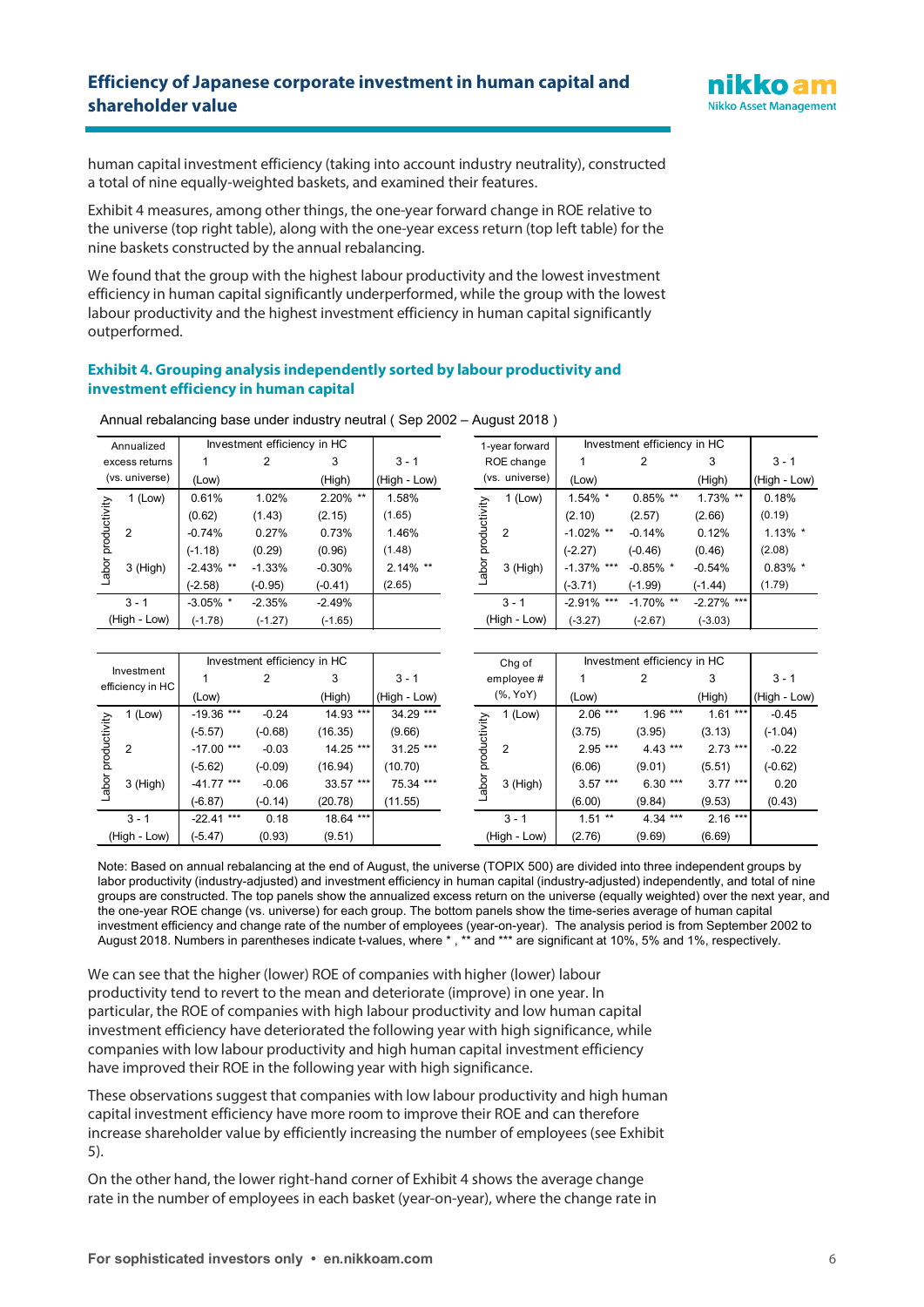

the number of employees is significantly positive for all groups, but the change rate in the number of employees also tends to increase as labour productivity increases.

Given these results, it can be stated that companies with lower labour productivity and higher investment efficiency in human capital (positive efficiency on average) tend to increase shareholder value by increasing employees efficiently. Conversely, companies with higher labour productivity and lower investment efficiency in human capital (negative efficiency on average) tend to damage shareholder value by increasing employees inefficiently. In particular, the high degree of damage to shareholder value found in the latter group of companies could be due to the high pace of employee growth despite the high degree of negative investment efficiency in human capital.

#### **Exhibit 5. Interaction between labour productivity and human capital investment efficiency**



Number of employees

# **Conclusion**

We examined the effect of investment efficiency in human capital on shareholder value in Japan, mainly stock returns, by defining this efficiency as the sensitivity of the change in labour productivity to the prior change rate in the number of employees. Companies with higher efficiency in investing in human capital tended to have higher subsequent returns. Furthermore, companies with lower levels of labour productivity tended to have higher subsequent stock returns. In particular, we found that companies with low labour productivity and high human capital investment efficiency generate significant positive excess returns accompanied by improvements in ROE, and conversely, companies with high labour productivity and low human capital investment efficiency generate significant negative excess returns accompanied by deteriorations in ROE.

We observed that positive contributions from efficient investment in human capital have a greater significance for companies with lower labour productivity. This is an encouraging result for Japanese companies, which are under pressure to improve their labour productivity by investing efficiently in a limited labour force, with Japan's labour productivity being one of the lowest among the major industrialized countries.

Finally, we also observed that companies that have experienced a significant decline in labour productivity as a result of reducing the number of their employees are also identified to be highly efficient in their human capital investment.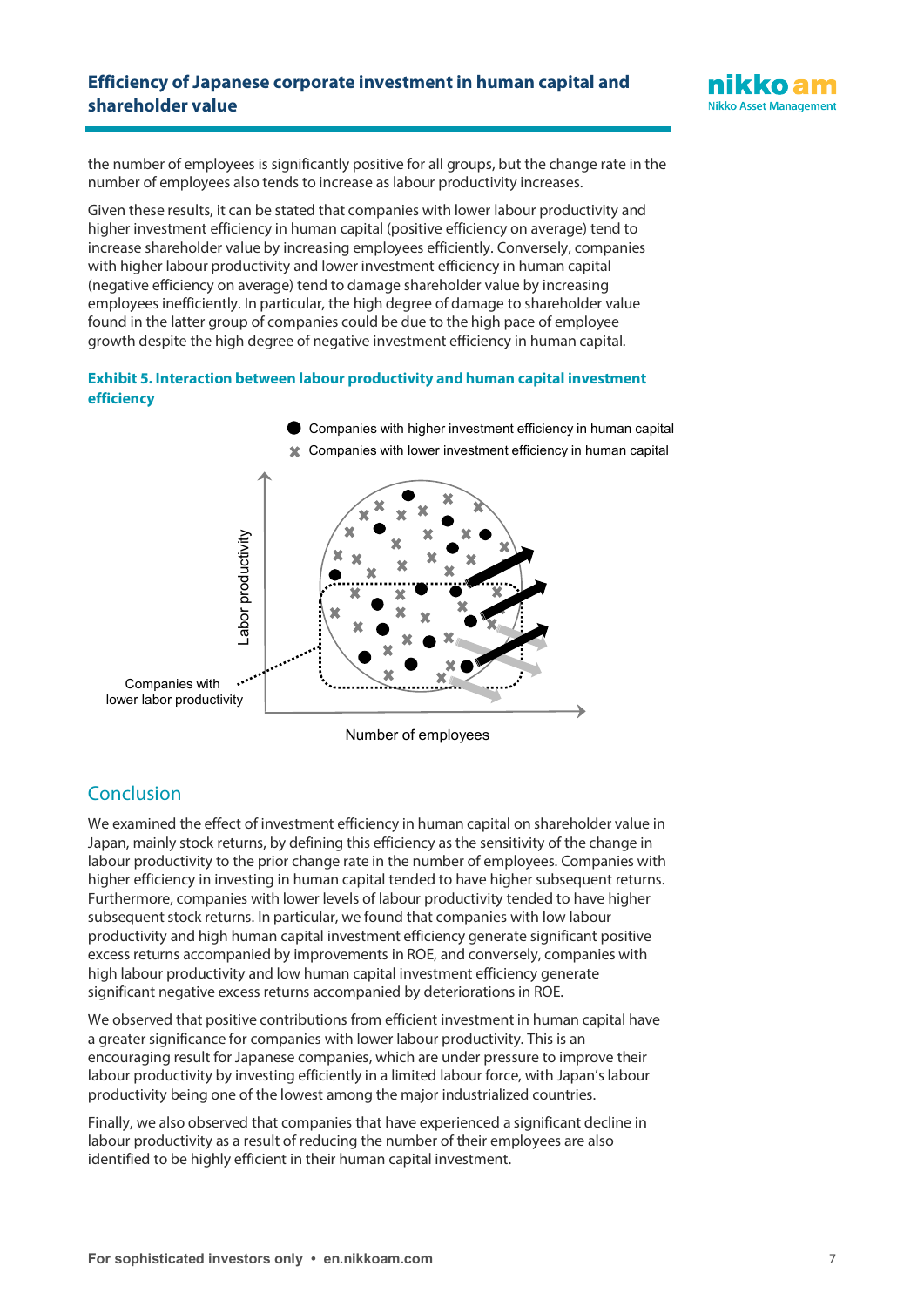

**Important information:** This document is prepared by Nikko Asset Management Co., Ltd. and/or its affiliates (**Nikko AM**) and is for distribution only under such circumstances as may be permitted by applicable laws. This document does not constitute personal investment advice or a personal recommendation and it does not consider in any way the objectives, financial situation or needs of any recipients. All recipients are recommended to consult with their independent tax, financial and legal advisers prior to any investment.

This document is for information purposes only and is not intended to be an offer, or a solicitation of an offer, to buy or sell any investments or participate in any trading strategy. Moreover, the information in this document will not affect Nikko AM's investment strategy in any way. The information and opinions in this document have been derived from or reached from sources believed in good faith to be reliable but have not been independently verified. Nikko AM makes no guarantee, representation or warranty, express or implied, and accepts no responsibility or liability for the accuracy or completeness of this document. No reliance should be placed on any assumptions, forecasts, projections, estimates or prospects contained within this document. This document should not be regarded by recipients as a substitute for the exercise of their own judgment. Opinions stated in this document may change without notice.

In any investment, past performance is neither an indication nor guarantee of future performance and a loss of capital may occur. Estimates of future performance are based on assumptions that may not be realised. Investors should be able to withstand the loss of any principal investment. The mention of individual securities, sectors, regions or countries within this document does not imply a recommendation to buy or sell.

Nikko AM accepts no liability whatsoever for any loss or damage of any kind arising out of the use of all or any part of this document, provided that nothing herein excludes or restricts any liability of Nikko AM under applicable regulatory rules or requirements.

All information contained in this document is solely for the attention and use of the intended recipients. Any use beyond that intended by Nikko AM is strictly prohibited.

**Japan:** The information contained in this document pertaining specifically to the investment products is not directed at persons in Japan nor is it intended for distribution to persons in Japan. Registration Number: Director of the Kanto Local Finance Bureau (Financial Instruments firms) No. 368 Member Associations: The Investment Trusts Association, Japan/Japan Investment Advisers Association.

United Kingdom and rest of Europe: This document is communicated by Nikko Asset Management Europe Ltd, which is authorised and regulated in the United Kingdom by the Financial Conduct Authority (the FCA) (FRN 122084). This document constitutes a financial promotion for the purposes of the Financial Services and Markets Act 2000 (as amended) (FSMA) and the rules of the FCA in the United Kingdom, and is directed at professional clients as defined in the FCA Handbook of Rules and Guidance.

**United States:** This document may not be duplicated, quoted, discussed or otherwise shared without prior consent. Any offering or distribution of a Fund in the United States may only be conducted via a licensed and registered broker-dealer or a duly qualified entity. Nikko Asset Management Americas, Inc. is a United States Registered Investment Adviser.

**Singapore:** This document is for information to institutional investors as defined in the Securities and Futures Act (Chapter 289), and intermediaries only. Nikko Asset Management Asia Limited (Co. Reg. No. 198202562H) is regulated by the Monetary Authority of Singapore.

**Hong Kong:** This document is for information to professional investors as defined in the Securities and Futures Ordinance, and intermediaries only. The contents of this document have not been reviewed by the Securities and Futures Commission or any regulatory authority in Hong Kong. Nikko Asset Management Hong Kong Limited is a licensed corporation in Hong Kong.

**Australia:** This document is issued in Australia by Nikko AM Limited (ABN 99 003 376 252, AFSL 237563). It is for the use of wholesale clients, researchers, licensed financial advisers and their authorised representatives only.

**New Zealand:** This document is issued in New Zealand by Nikko Asset Management New Zealand Limited (Company No. 606057, FSP22562). It is for the use of wholesale clients, researchers, licensed financial advisers and their authorised representatives only.

**Kingdom of Bahrain:** The document has not been approved by the Central Bank of Bahrain which takes no responsibility for its contents. No offer to the public to purchase the Strategy will be made in the Kingdom of Bahrain and this document is intended to be read by the addressee only and must not be passed to, issued to, or shown to the public generally.

**Kuwait:** This document is not for general circulation to the public in Kuwait. The Strategy has not been licensed for offering in Kuwait by the Kuwaiti Capital Markets Authority or any other relevant Kuwaiti government agency. The offering of the Strategy in Kuwait on the basis a private placement or public offering is, therefore, restricted in accordance with Decree Law No. 7 of 2010 and the bylaws thereto (as amended). No private or public offering of the Strategy is being made in Kuwait, and no agreement relating to the sale of the Strategy will be concluded in Kuwait. No marketing or solicitation or inducement activities are being used to offer or market the Strategy in Kuwait.

**Kingdom of Saudi Arabia:** This document is communicated by Nikko Asset Management Europe Ltd (Nikko AME), which is authorised and regulated by the Financial Services and Markets Act 2000 (as